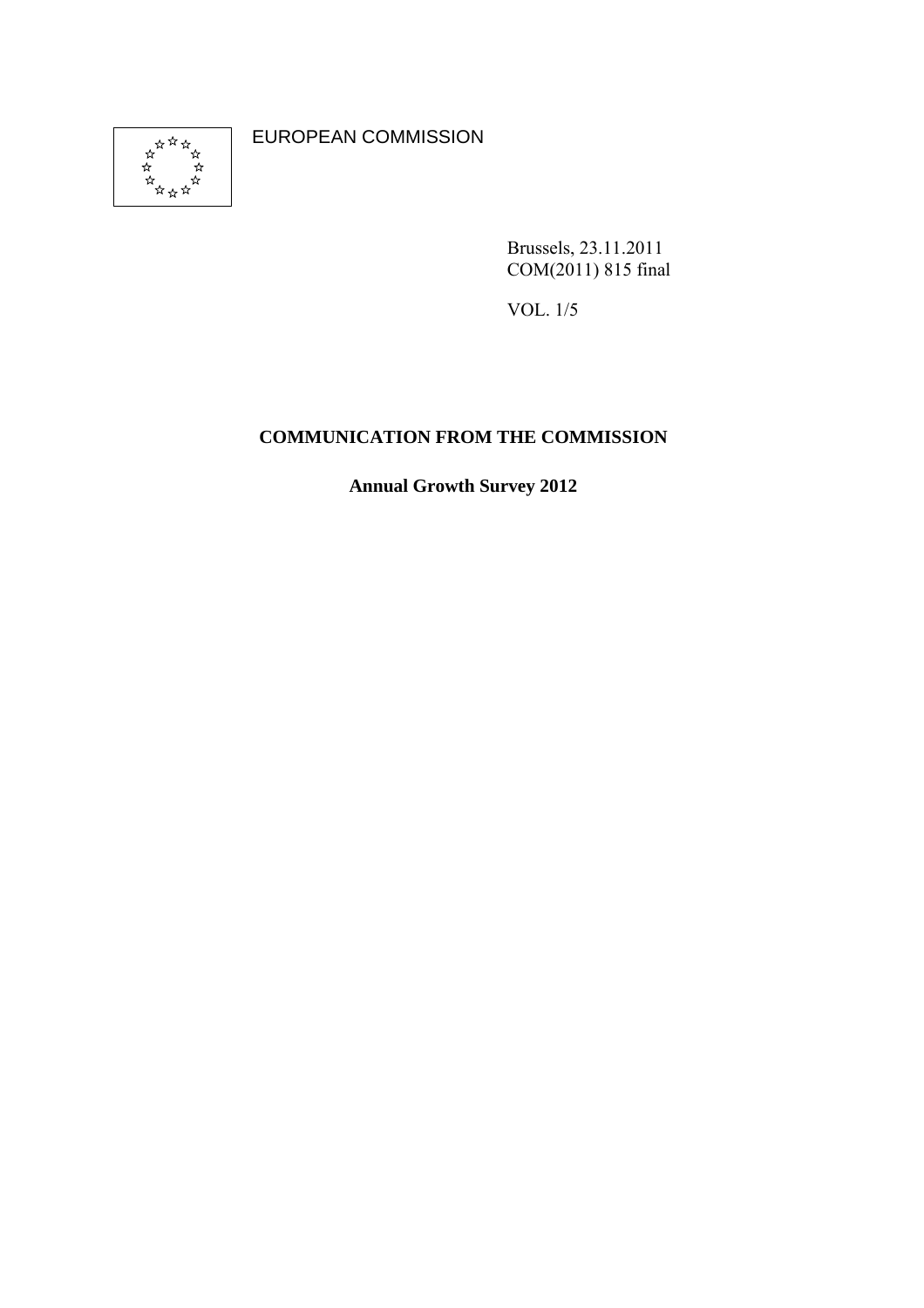#### **INTRODUCTION**

The Autumn forecasts for 2011-2013 published by the Commission on 10 November 2011 show that economic recovery has come to a standstill and that low levels of confidence are adversely affecting investment and consumption. This lack of confidence is due to the negative feedback between the sovereign debt crisis and the situation in the financial sector together with a slowdown in the global economy. The impact has been particularly acute in the Euro area. As a result, GDP is likely to stagnate in the coming year and overall growth in the EU is forecast to be as low as 0.6% for 2012. Unemployment levels are likely to remain high at around 10% in 2012 and into 2013, exacerbating the social impact of the crisis.

Without a convincing response to the crisis in the Euro area the economic outlook for the whole of the EU will deteriorate rapidly. The growth prospects of all Member States, whether they are currently in the Euro area or not, depend on dealing decisively with the sovereign debt crisis and demonstrating that the Euro is a stable and strong currency whose members are determined and capable of implementing sound economic policies. Given the risk aversion in financial markets, these issues are not yet settled. This prolonged period of uncertainty needs to come to an end. As the decisions of the European Council and the Euro area Summits have repeatedly shown, and most recently on 26/27 October 2011, EU leaders are prepared to do whatever it takes to resolve the current crisis – even to the point of considering the need for further Treaty change. While understandable and necessary, too much political time and energy is being spent on emergency measures and not enough time is being devoted to implementing the policy changes that will bring our economies back to higher growth levels.

#### **THE EUROPEAN SEMESTER: PROGRESS ONE YEAR ON**

*The first Annual Growth Survey focused on priority actions in three main areas: fiscal consolidation and enhancing macroeconomic stability, labour market reforms for higher employment, and growth enhancing measures. These priorities were taken into account by Member States in their Europe 2020 National Reform Programmes and their Stability or Convergence Programmes, and translated into country-specific recommendations endorsed by the European Council in June.* 

*In addition, in March 2011, the member countries of the Euro area and six non Euro area Member States agreed on the "Euro Plus Pact" which requires these countries to make voluntary commitments in the areas of competitiveness, employment, sustainable public finances and financial stability, going beyond what has been agreed at EU level. Their national commitments are integrated in the National Reform and Stability or Convergence Programmes and assessed within the framework of the European semester.* 

*While still too early to make an overall assessment, in the area of fiscal consolidation progress is being made. Deteriorating cyclical conditions will increase the challenge in this area. On labour market reforms, progress can be seen in the area of active labour market policies, skills, life-long learning and education. Reforms of the wage-setting system remain contentious and progress can be observed only in a few countries. Some growthenhancing structural reforms were initiated in the areas of research, development and innovation, in transport and in energy. However, in the areas of competition, services and network industries, most bottlenecks remain unaddressed.* 

The Annual Growth Survey for 2012<sup>1</sup> launches the 2012 European semester of economic governance. It is the *basis for building the necessary common understanding about the priorities for action at national and EU level for the next twelve months, which should then feed into national economic and budgetary decisions, taking up the EU country-specific recommendations and where relevant the commitments made under the Euro Plus Pact. The social partners will have an important role to play in implementing some of these recommendations. The Commission will provide a detailed assessment of the implementation by Member States of the country-specific recommendations and the Euro Plus Pact commitments in the country-by-country analysis it will present to the June European Council.* 

A more detailed assessment of the economic situation and of the employment situation is contained in annexes to this Communication.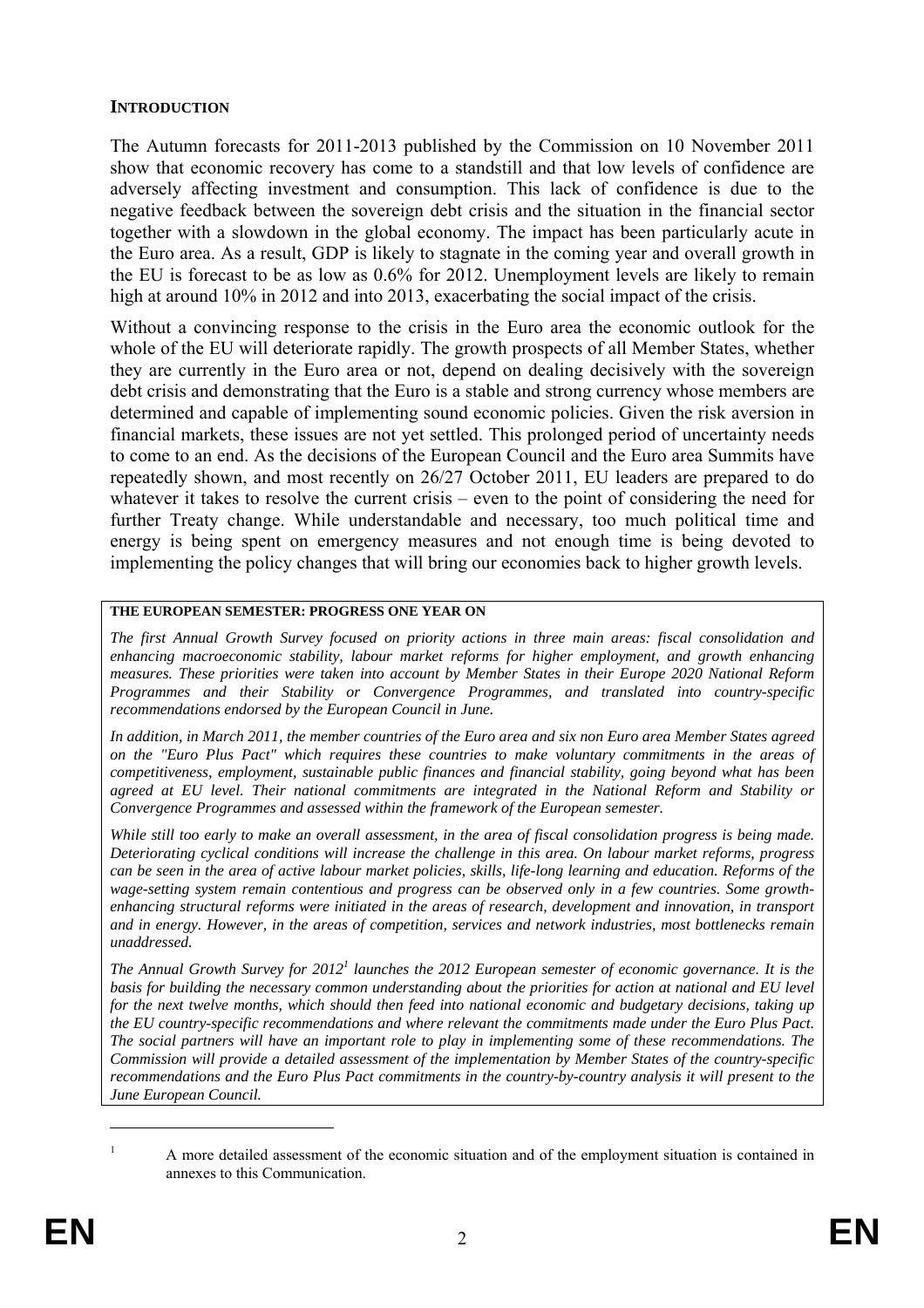The upcoming European semester will be the first to be implemented as part of the recently strengthened economic governance of the Euro area and the wider  $EU^2$ . The "six pack" of legislation will significantly strengthen the Stability and Growth Pact and extend fiscal surveillance. For the first time there will be a procedure for monitoring and correcting macroeconomic imbalances: the Excessive Imbalance Procedure. The Commission has just tabled new proposals<sup>3</sup> designed to strengthen further the surveillance of Euro area Member State budgetary policies, in particular for those Euro area Member States with serious difficulties with regard to financial stability or subject to an excessive deficit procedure. The new governance framework will deliver stronger integration and discipline.

This year's Annual Growth Survey puts a strong emphasis on the need for implementation. Now that agreement has been reached on a new way of doing economic governance, further recognising the interdependence between Member State economies, the top priority must be to implement what has already been agreed with a clear emphasis on growth enhancing actions. The sequence and coherence of action – also across the  $EU$  – is crucial to success as is the capacity to exert leadership in the conduct of change and to demonstrate the fairness of what is being done.

In spite of the urgency of the situation, progress by Member States in implementing the guidance of the 2011 Annual Growth Survey is below expectations. There is not yet full ownership, at national level, of the radical changes which have been decided in terms of future economic governance. There is sometimes a disconnection between what is decided at EU level and the length of time it takes to come through in national policy decisions. To remedy this, a sense of urgency needs to accompany the next European semester, with rapid and demonstrable follow through by Member States of EU level guidance. An implementation gap also exists at EU level, where decisions already agreed are not fully or well implemented by Member States, even in areas of core importance like the Internal Market, and where proposals with an important growth impact are still awaiting co-decision, or where funds available to Member States under the EU structural funds are not used.

The focus needs to be simultaneously on reform measures having a short term growth effect, and on the right growth model in the medium-term. Financial markets are assessing the sustainability of Member States' government debt on the basis of long-term growth prospects, on their ability to take far reaching decisions on structural reform and their commitment to improve competitiveness.

For 2012, the Commission considers that efforts at national and EU level should concentrate on the following five priorities:

- Pursuing differentiated growth-friendly fiscal consolidation
- Restoring normal lending to the economy
- Promoting growth and competitiveness for today and tomorrow
- Tackling unemployment and the social consequences of the crisis
- Modernising public administration

 $\overline{\phantom{a}}$ See also COM (2011) 669 of 12 October 2011 – A roadmap to stability and growth.

<sup>3</sup> COM (2011) XXX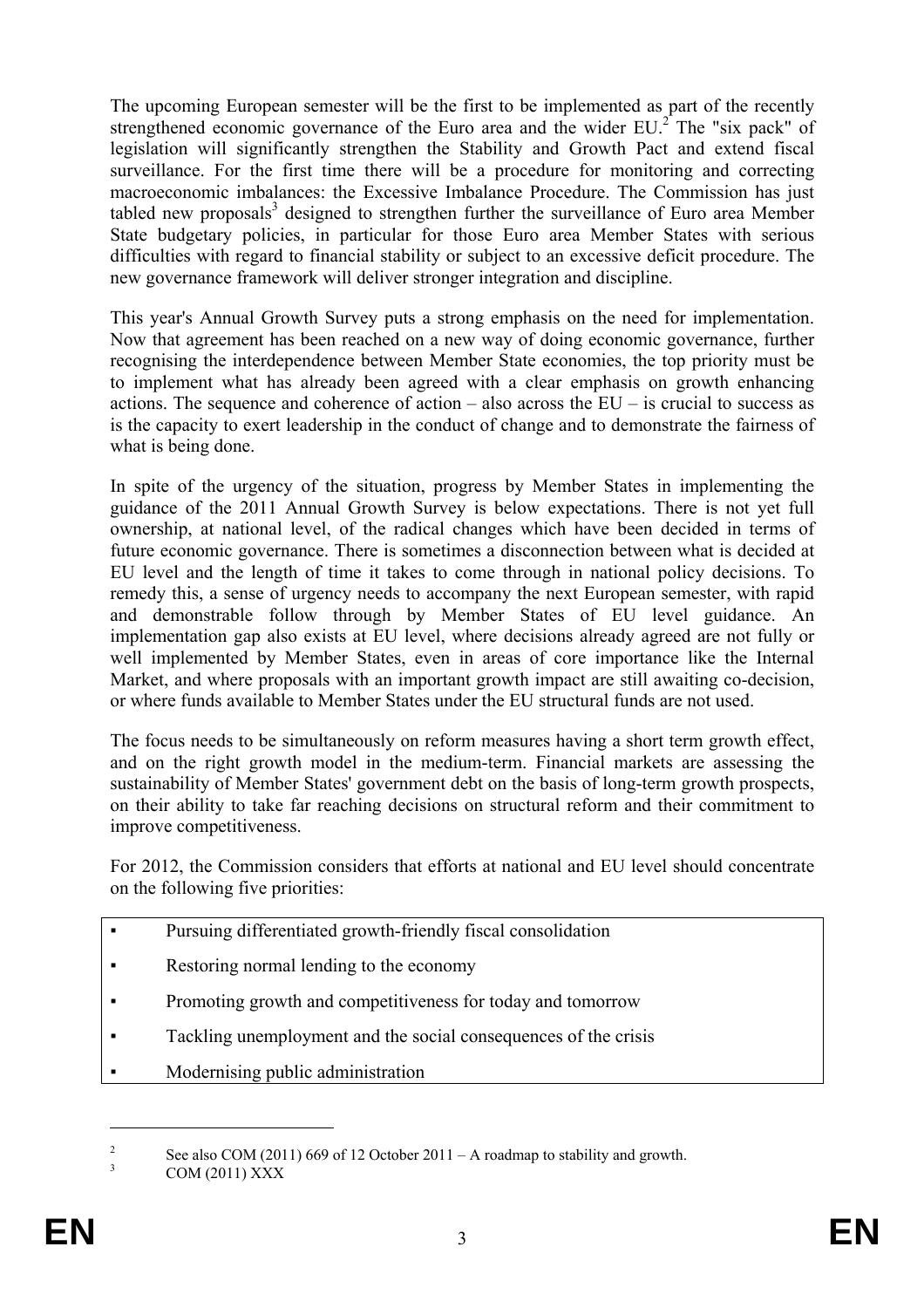#### **1. PURSUING DIFFERENTIATED GROWTH-FRIENDLY FISCAL CONSOLIDATION**

Determined fiscal consolidation is a means to an end: it is essential to restoring macrofinancial stability as a basis for growth and to securing the future of the European social model. Government debt levels have increased markedly – by 20 percentage points on average over 2007-2010 as a result of the crisis – and are expected to reach 85% of GDP in the EU and 90% in the Euro area by 2012.

In line with the agreed EU approach, significant steps have been taken to consolidate public finances, and, based on unchanged policies, public deficits are set to decline to just above 3% of GDP on average in the EU in 2013. The pace of consolidation is thus globally commensurate with the efforts required, provided commitments are followed through.

Member States are not all in the same situation so differentiated strategies should be pursued within the common framework, taking account of country-specific fiscal and macro-financial risks. In particular:

- Member States benefitting from financial assistance programmes and those under close market scrutiny should continue to meet agreed budgetary targets in spite of possibly changing macro-economic conditions.
- Member States with a significant adjustment gap under excessive deficit procedure, or a high deficit should step up their consolidation efforts. Possible limited downwards revisions of the main macro-economic scenario should not result in delays in the correction of excessive deficits.
- In Member States which do not have an excessive deficit, and that are on an appropriate adjustment path towards their medium-term objectives, budgetary policy can play its counter-cyclical and stabilising role, as long as mediumterm fiscal sustainability is not put at risk.
- While there is good progress on the overall objective of fiscal consolidation, the distributional impact of the reforms requires closer monitoring to avoid the risk of neglecting certain growth items and of compounding existing social difficulties.

On the expenditure side, Member States should keep public expenditure growth below the rate of medium-term trend GDP growth. The Commission considers that Member States should give particular attention to the following:

- Prioritising growth-friendly expenditure, such as education, research, innovation and energy which are an investment in future growth, and ensuring the efficiency of such spending. First evidence shows very different patterns across Member States. Particular attention should also be paid to maintaining or reinforcing the coverage and effectiveness of employment services and active labour market policies such as training schemes for unemployed persons.
- Pursuing the reform and modernisation of pension systems, respecting national traditions of social dialogue to ensure the financial sustainability and adequacy of pensions, by aligning the retirement age with increasing life expectancy,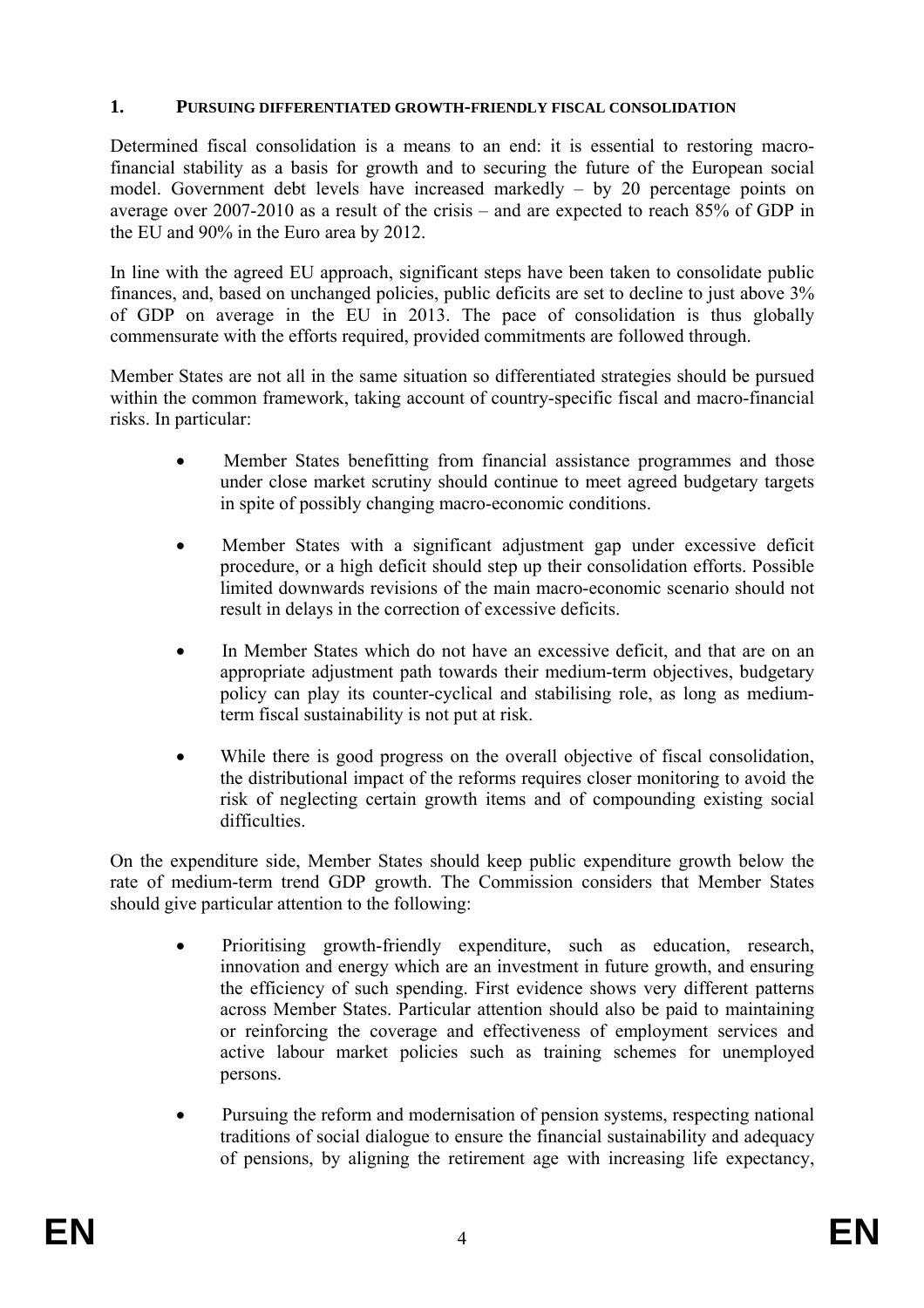restricting access to early retirement schemes, supporting longer working lives, equalising the pensionable age between men and women and supporting the development of complementary private savings to enhance retirement incomes. This modernisation should be coupled with a reform of health systems aiming at cost-efficiency and sustainability.

To take better account of the need to integrate tax policy this year's Annual Growth Survey contains a new annex on growth-friendly tax policies in Member States and better tax coordination in the  $EU^4$  which is also of particular relevance to the Euro Plus Pact. In order to improve the contribution of the revenue side to fiscal consolidation, more attention is needed in the design and structure of the tax systems to make them more effective, efficient and fairer, while also taking into account that Member States may need to increase taxes. Tax reforms are already taking place in many Member States. They should take account of the following:

- There is scope for broadening the tax base of certain taxes and thus increasing revenue or reducing distortively high tax rates. For instance, deductions and exemptions from the standard tax base often create economic distortions and lower the efficiency of the tax system. This is particularly the case for VAT exemptions and reduced rates but it is also relevant for corporate and personal income tax. Phasing out some hidden tax subsidies could help to widen the tax base. In particular, environmentally harmful subsidies should be eliminated.
- Greater efforts should be made to shift taxation away from labour towards taxation which is less detrimental to growth: for example, increasing consumption, environmental, wealth (for example, high value property) taxation can help to alleviate the tax burden on labour thus making hiring more attractive. Particular attention should be paid to the needs of the most vulnerable groups in any tax shifts.
- In several Member States, improving the efficiency of tax collection and tackling tax evasion can increase government revenue. A more effective application of tax rules in all areas of taxation will help in this respect. Measures to encourage moves from informal or undeclared work to regular employment should be reinforced.
- New sources of national revenues such as the auctioning of CO2 emission allowances and spectrum auctioning will start to become available and could be used to support expenditure in growth-friendly areas<sup>5</sup> including green growth, given the commitment to devote a substantial share of these new resources to combating climate change.
- In order to maximise the impact of their tax reforms, Member States should coordinate their efforts through enhanced dialogue at EU level. Progress should be made on the proposals announced by the Commission in its last Annual Growth Survey – for a common consolidated corporate tax base, for a financial

<sup>4</sup> This report responds to the invitation of the European Council on 24 June 2011 to the Commission to report on progress made in the structured discussions on tax policy in the context of the Euro Plus Pact.<br>The ennual revenue from quotioning ETS allowances is estimated to be at least  $611$  billion from 2012. The annual revenue from auctioning ETS allowances is estimated to be at least  $\epsilon$ 11 billion from 2013.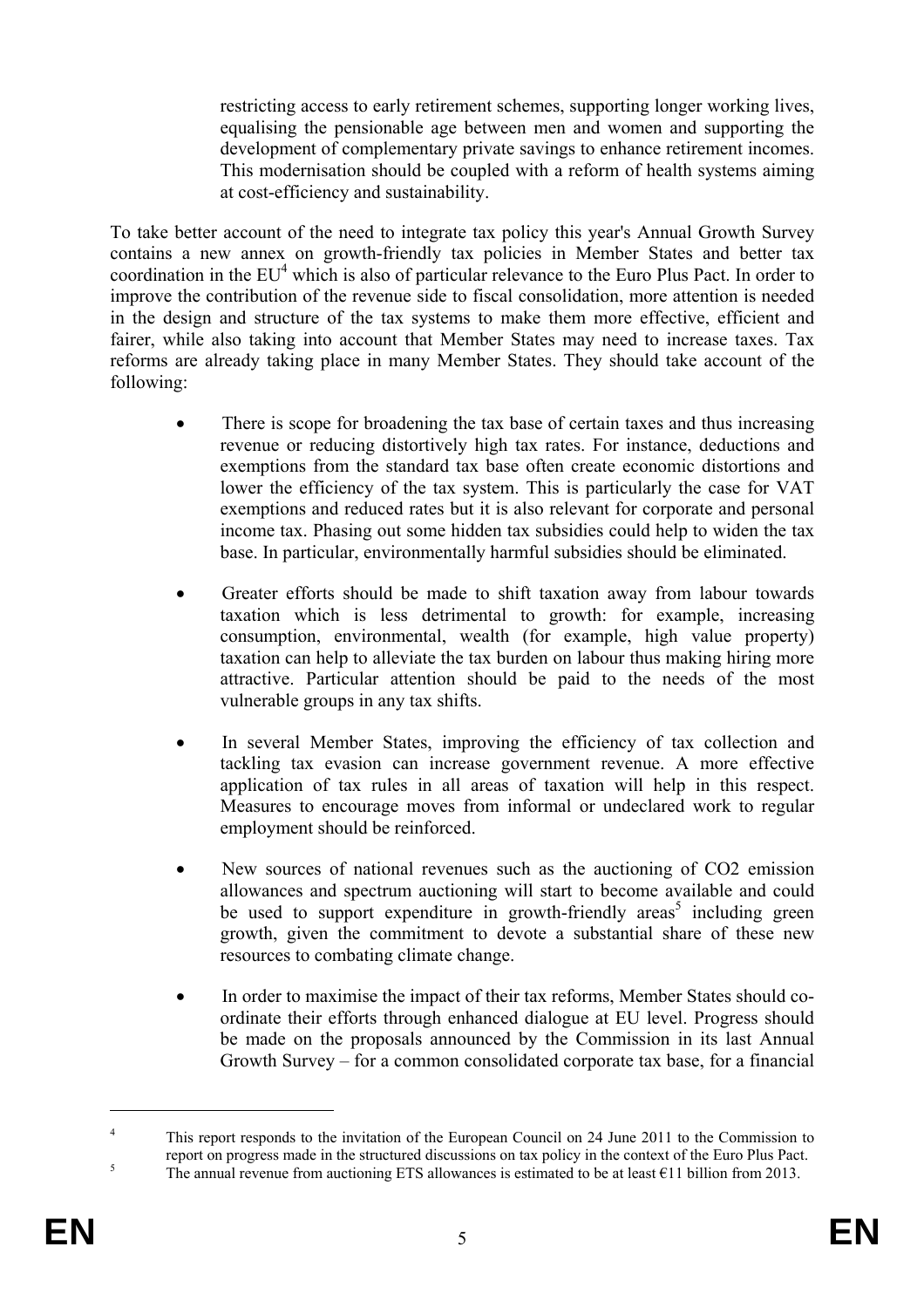transaction tax and for energy taxation – which are now on the table of the European legislator.

### **2. RESTORING NORMAL LENDING TO THE ECONOMY**

A healthy financial system and, in particular, a robust banking sector support growth. The bank excesses leading up to the crisis have resulted in a widespread fragility in the sector and now risk acting as a brake on economic recovery. Restoring investor confidence will require a strengthening of banks capital positions and measures to support banks access to funding, and will help to sever the link between the sovereign crisis and the financial sector.

A major overhaul of regulation and supervision of the financial sector is underway and many of the new decisions are already being implemented. The objective is to address the weakness in the current regulatory and supervisory framework and enable more normal lending patterns to business and to private households, without the excessive risk taking of the pre-crisis period.

In a short-term perspective, the Commission considers that priority should be given to:

- Strengthening of the capital positions of systemic banks where required in order to reflect heightened risks in the sovereign debt markets. Measures in this regard will be based on the proposal of the European Banking Authority. It will be critical to ensure that banks strengthen their capital ratios primarily by increasing their capital positions, and not by unduly restricting lending to the real economy. In addition, banks should respect agreed rules on bonuses and pay.
- Facilitating bank access to term funding by implementing temporary measures (e.g. public guarantees) so as to limit the impact of banking sector reform on the flow of credit to the real economy, avoiding the risk of further tightening credit conditions. Both capitalisation (in cases where this can only be achieved through public resources) and the provision of public guarantees should be done in a way that is fully consistent with state aid rules.
- Creating a specific regime adapted for SME growth markets allowing them to be more visible to investors and subjecting SMEs to proportionate listing requirements. Prudential rules should also be reviewed to ensure that they do not unduly penalise lending to SMEs.
- Working with the European Investment Bank to maintain and increase its SME loan activity at a sustained pace, while developing synergies with the European Investment Fund through risk-sharing operations, and the establishment of a fund-of-funds<sup>6</sup> to provide capital to funds that targets investments in more than one Member State.
- Developing a new European venture capital regime that will enable EU venture capital funds to market their funds and raise capital on a pan-European basis

<sup>6</sup> This would consist of a collective investment vehicle at European level managed by the EIB to invest in other funds at national level rather than investing in shares, bonds, etc.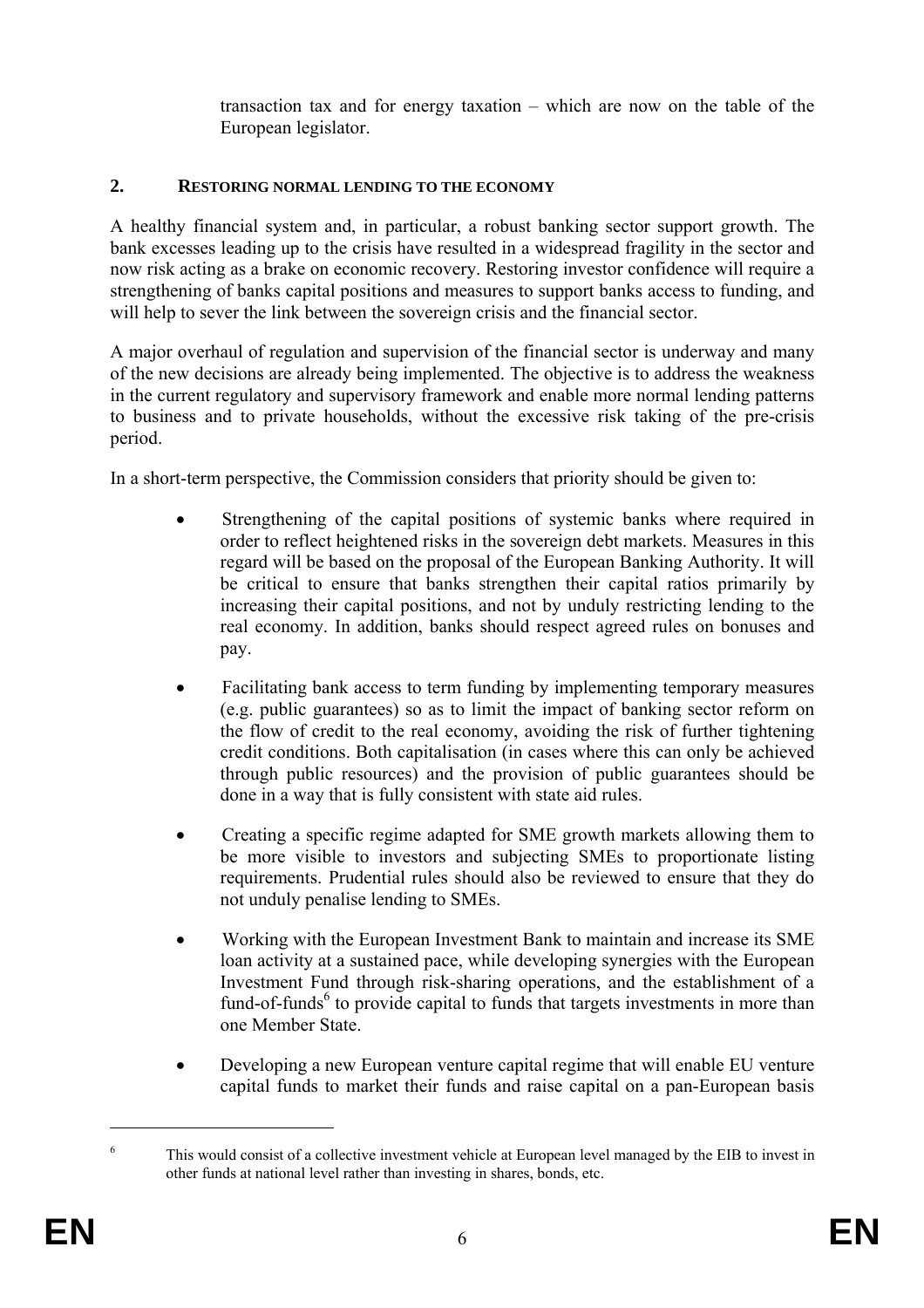across the Single Market. Passporting rights will be granted on the basis of a single registration in the home Member State, and conditioned on the respect of simplified reporting obligations and adapted organisation and conduct of business rules.

• Completing the implementation of a new regulatory framework for EU financial markets in accordance with G20 commitments and strengthening the new EU-level arrangements for financial supervision.

#### **3. PROMOTING GROWTH AND COMPETITIVENESS FOR TODAY AND TOMORROW**

Fiscal consolidation and financial repair are needed but are not sufficient in themselves to deliver growth. Given the need for fiscal consolidation, structural reforms must play a key role in enhancing the overall efficiency and adjustment capacity of the EU economy. While the growth enhancing effects of structural reforms deliver their results gradually over time, creating a perspective of improved growth can have a positive short term effect on growth by improving confidence and help all Member States, in particular those under market pressure.

Most of the growth levers are in the hands of the Member States, as highlighted in the recommendations made under the European semester. For instance, national reforms in the areas of services, network industries and the public sector should be accelerated to increase the EU's growth potential. An emphasis on resource efficiency, for example in areas such as energy efficiency and reducing waste, can improve competitiveness, create new jobs and help our environment. Reforms which improve the business environment and competitiveness should also be a priority.

Long before the current crisis overall EU performance has been weaker than key competitors. In spite of some progress in terms of employment, the EU has been lagging behind notably in terms of productivity, and this productivity gap is widening. There are many factors to explain such a gap. But there are two specific obstacles for the EU in comparison to a number of other major competitors: first, the Europe-wide market is still too fragmented and does not allow firms to grow and enjoy the same economies of scale; second, several framework conditions – from access to finance to innovation capacities or regulatory obstacles – are less conducive for firms to create and invest.

Without the necessary structural reforms, medium term projections point to the EU remaining stuck in slow growth. Specific priority areas for reform in each Member State have been identified in the EU country-specific recommendations. The EU level can support and complement national actions, for example, through the Single Market Act proposed by the Commission and endorsed by the European Parliament and the European Council. A number of growth levers could deliver rapid results during 2012, if pursued both individually by each Member State and as part of EU wide action.

#### **Three examples of growth potential**

- The EU digital single market can be built by:
	- Developing an EU market for secure mobile and on-line payment systems, while improving data protection rules and promoting the use of public sector information.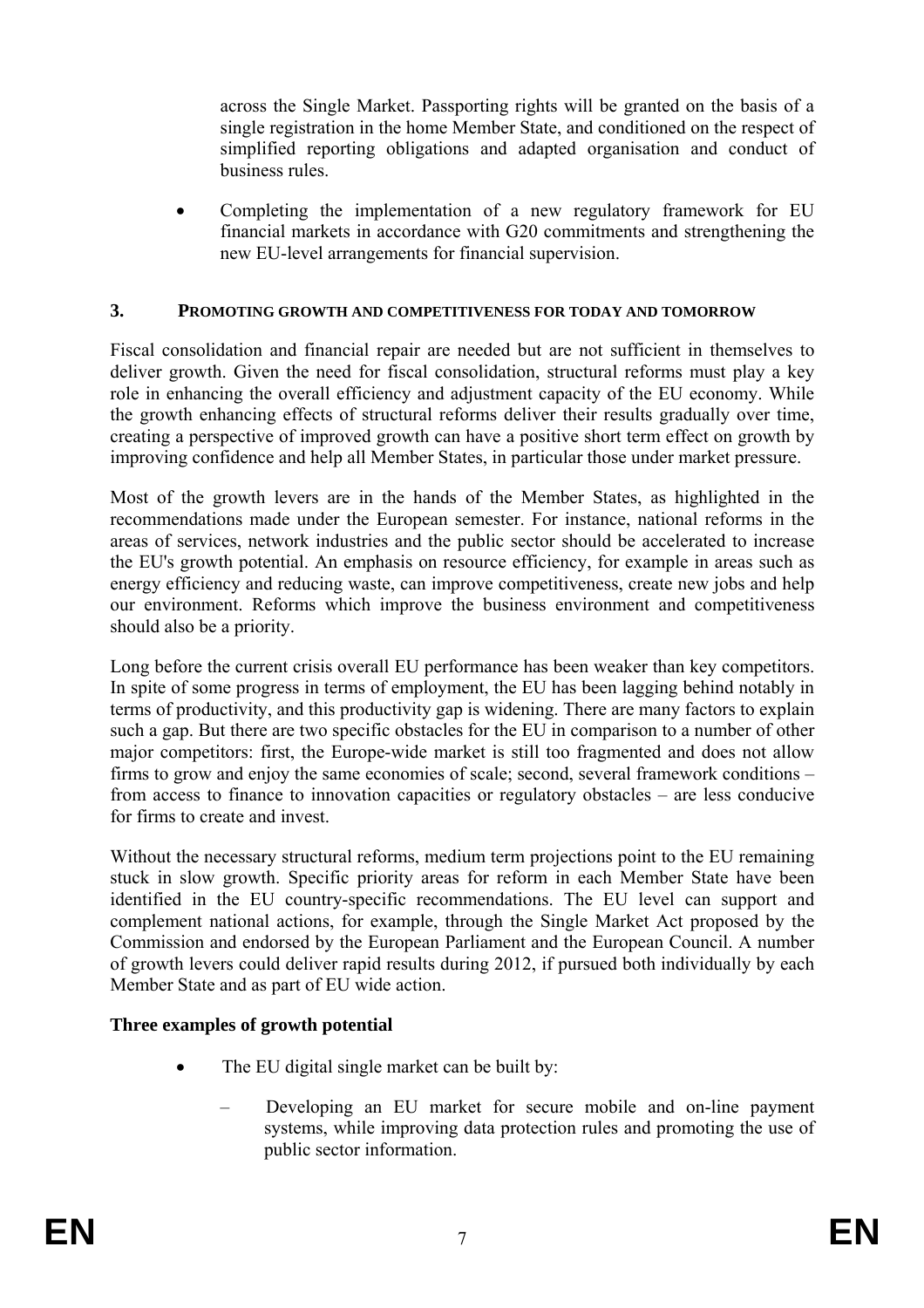- Making more radio spectrum available, in particular to the fast-growing mobile data market. At the same time, investments need to be encouraged in high-speed broadband connections.
- Reducing the costs and improving the quality of delivery of goods and services bought online including through delivering a sufficient level of consumer protection.
- Eliminating sales restrictions based on nationality or residence. The Commission will contribute to this by issuing guidelines on the implementation of Article 20 of the Service Directive.
- Developing on-line dispute resolution systems to provide fast and reliable arbitration to consumers and businesses in case of dispute.
- Using the power of ICT to deliver smart energy and transport systems linking all corners of the EU. Smart electricity grids, high levels of energy efficiency and widespread use of renewable energy made possible through sophisticated use of ICTs and world-class logistics servicing the Internal Market are essential components of a modern, competitive economy and crucial for EU development in the coming years.
- A real internal market for services
	- In many Member States, awareness of economic operators about the possibilities offered by the Services Directive is limited. The "points of single contact", which help businesses to obtain relevant information and complete formalities, do not yet exist in some. The Commission is taking measures to ensure enforcement by those Member States which have not yet transposed the Directive. Sectoral performance tests will be conducted, and follow-up measures will be adopted by the end of 2012 to ensure full implementation.
	- Enhancing competition and competitiveness in the retail sector, reducing barriers for the entry and exit of firms, and eliminating unjustified restrictions for business and professional services, legal professions, accounting or technical advice, health and social sectors.
	- Removing technical, administrative and societal barriers to innovative technologies and production processes, including in the take up of key enabling technologies.
- The external growth dimension:
	- Tapping into the potential of external trade: 90% of global growth in the coming years will come from outside the EU. A lot can be done to help EU firms, in particular  $SMEs^7$ , tap into this growth. Already during the crisis, trade helped cushion the shock: one quarter of EU growth in 2010

<sup>7</sup> See COM (2011) 702 Small business, big world – a new partnership to help small business seize global opportunities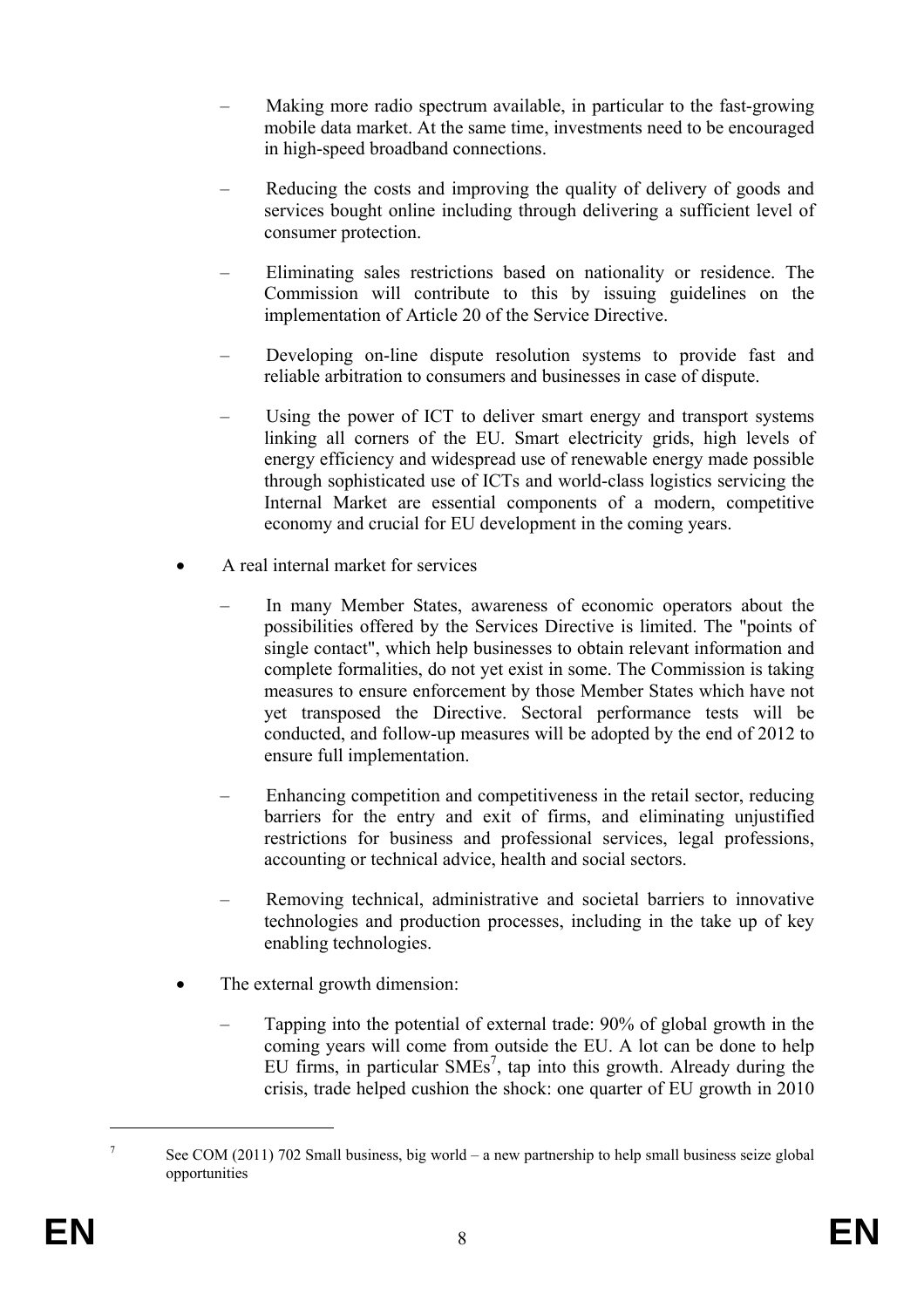came through trade with non-EU partners. Recently concluded trade agreements with Neighbourhood countries, and the recent free-trade agreement with South Korea offer many potential benefits that can come from exploiting the new opportunities it offers, and these should be adequately publicised to businesses.

#### **Mobilising the EU budget for growth and competitiveness**

- In current circumstances of fiscal restraint the room for a fiscal stimulus is severely limited. However, it is possible to use existing resources to produce a stronger impact on growth and competitiveness. For the period 2007-2013, a budget of  $\epsilon$  347 billion is available for investments in the Member States under cohesion policy. In some, EU funds can represent as much as 4% of GDP. After a slow start, both commitments and payments are now picking up – but unevenly across the EU. Using the potential of the EU structural Funds can and must be part of a new growth focus:
	- There is still considerable room for using or re-programming available funds to boost growth and competitiveness and to implement the country specific recommendations of the first European semester. There are many examples of successful schemes – for instance schemes to support apprenticeships for young people with the help of the European Social Fund or energy efficiency investment programmes for households and firms – which have an immediate impact. Such programmes are a very effective and smart way to create local jobs, especially now the construction sector is struggling.
	- For Member States receiving financial assistance programmes, the Commission has proposed to increase the co-financing rates in order to make sure that necessary investments take place now despite severely constrained national budgets. The Commission urges the European Parliament and the Council to adopt these proposals by the end of 2011.
	- To help build the necessary infrastructure in terms of transport, energy and ICT, the Commission has also proposed the use of project bonds to stimulate private financing of key infrastructure projects which can generate income flows. A pilot phase of project bonds has been tabled to make a link between the current and future budgets of the EU and to bring forward in time the financing of some of these key projects.

#### **A targeted programme to fast track growth**

To support these efforts, the Commission has identified a series of EU-level decisions which, if taken quickly, could give an immediate boost to growth<sup>8</sup>. These involve:

Getting more out of what has already been agreed at EU level.

<sup>8</sup> These include the 12 actions of the Single Market Act which the European Parliament and the Council have already agreed to fast track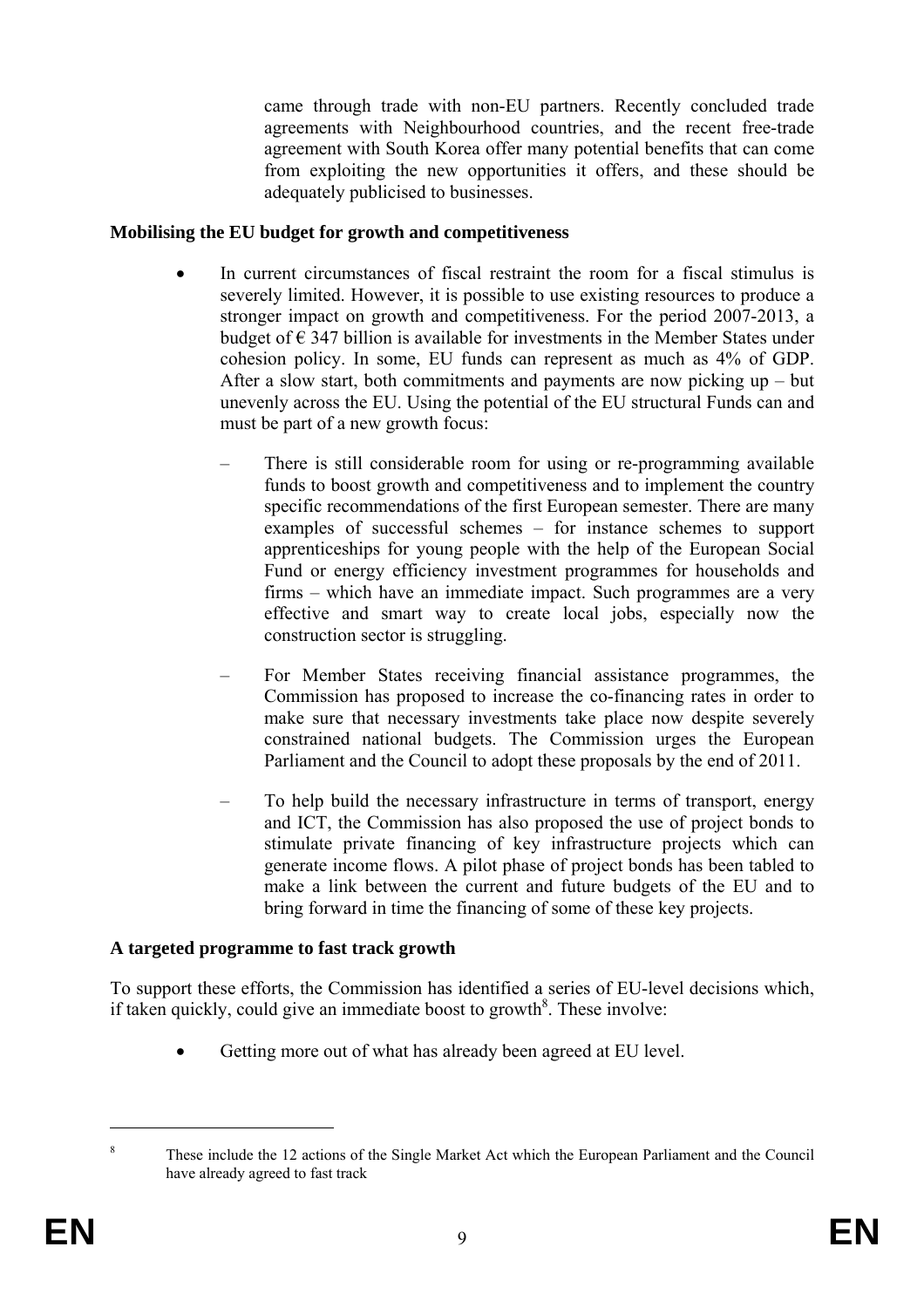- Accelerating adoption of what is pending before the European Parliament and the Council.
- Fast tracking certain future proposals that the Commission will make in the coming months.

Details are set out in the attached annex and the Commission looks forward to discussing a fast tracked growth package with the European Parliament and the Council in the near future.

### **4. TACKLING UNEMPLOYMENT AND THE SOCIAL CONSEQUENCES OF THE CRISIS**

The social impact of the crisis is far-reaching. While the EU was able to create millions of jobs and increase the number of people in work since the mid-1990s, progress has stopped since 2008. Unemployment has increased significantly as a result, with 23 million people unemployed in the EU today.

The crisis is precipitating major shifts across the economy, with business undergoing fast restructuring, many persons moving in and out of employment and working conditions being adjusted to changing environments. With job prospects deteriorating, a significant share of the population may not manage such transitions. The share of long-term unemployed has increased, with risks of falling permanently outside the labour force. The implementation of balanced flexicurity policies can help workers to move across jobs and labour market situations. At the same time, the effect of demographic ageing is now accelerating the withdrawal of experienced workers from the labour market and the prospect of a stagnating/diminishing working age population is imminent in several Member States.

The scope and pace of these changes create the risk of a structural mismatch between the supply and demand for labour which will hinder recovery and long-term growth. While unemployment has been reaching high levels, the number of unfilled vacancies has also been increasing since mid-2009. This situation results from inadequate wage conditions, lack of adequate skills or limited geographic mobility.

Already before the crisis, performance of Member States in terms of participation of all age groups in employment, as well as in terms of education, training and lifelong learning, varied widely and the overall EU average was falling behind in international comparison.

#### **Mobilising labour for growth:**

To create jobs and ensure a job-rich recovery, the Commission considers that Member States should give particular priority to the following:

- Moving forward with the agreed recommendations on revising wage-setting mechanisms, in conformity with national social dialogue practices, to better reflect productivity developments, and adapting unemployment benefits further, combined with more effective activation and appropriate training and support schemes, to facilitate the return to work.
- Enhancing labour mobility by removing remaining legal obstacles, by facilitating the recognition of professional qualifications and experience, by strengthening cooperation between public employment services, and by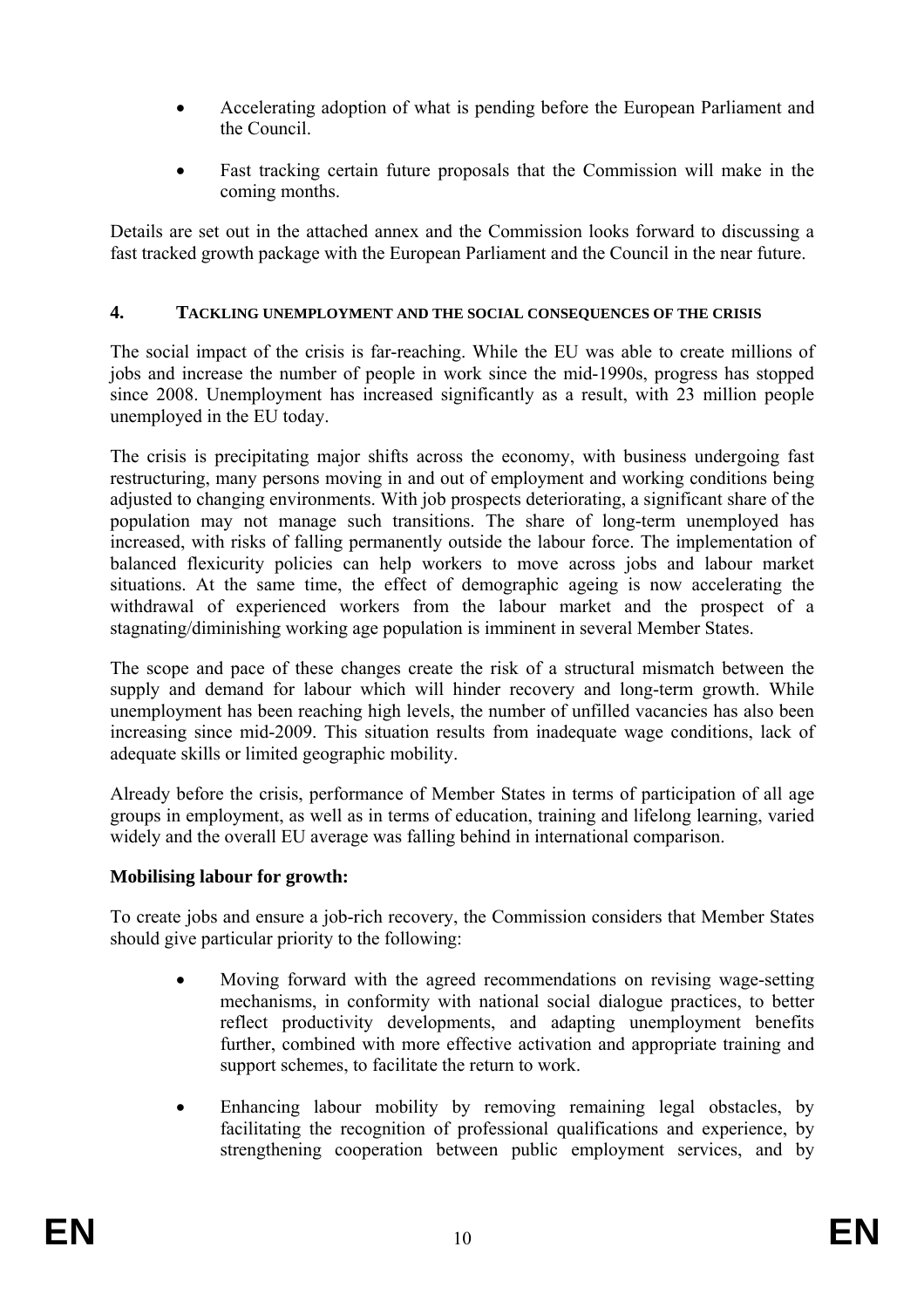reviewing the functioning of housing markets and the provision of transport infrastructure.

- Restricting access to early retirement schemes and other early exit pathways while supporting longer working lives by providing better access to life-long learning, adapting work places to a more diverse workforce, and developing employment opportunities for older workers, including through incentives.
- Promoting business creation and self-employment, including social entrepreneurship, by improving the quality of support systems, and promoting entrepreneurial skills.
- Developing initiatives that facilitate the development of sectors with the highest employment potential, including in the low-carbon, resource-efficient economy ("green jobs"), health and social sectors ("white jobs") and in the digital economy.

# **Supporting employment especially of young people:**

A particular focus is needed on young people. Between 2008 and 2010, the total number of young (under 25) unemployed in the EU increased by one million – making it one of the groups that have been worst affected by the crisis. EU-wide unemployment rate has increased to over 20%, with peaks of more than 40% in some Member States. This group also faces other structural challenges, hindering their integration into the labour market. For instance, 40% of young employed persons work on temporary contracts. Moreover, one out of seven (14.4%) currently leaves the education system with no more than lower secondary education and participates in no further education and training.

In these circumstances, the Commission considers that Member States should give priority to:

- Identifying the most urgent needs and proposing concrete actions, targeting in particular young people who are not in employment, education or training, as well as commitments to promote quality apprenticeships and traineeship contracts and entrepreneurial skills. Particular attention should be paid to a vocational training dimension in tertiary education systems and getting work experience.
- Engaging with social partners to implement commitments to promote quality apprenticeships and traineeship contracts, especially in sectors with bottlenecks in filling vacancies, so that young people gain real work experience and quickly enter the job market.
- Reforming employment protection legislation in consultation with social partners, reducing the excessive rigidities of permanent contracts and providing protection and easier access to the labour market to those left outside, in particular young people.
- Further adapting education and training systems to reflect labour market conditions and skills demand, while reinforcing their efficiency and quality, and focusing on sectors and occupations that experience the most pronounced skills or labour shortages – for instance, the number of IT graduates has not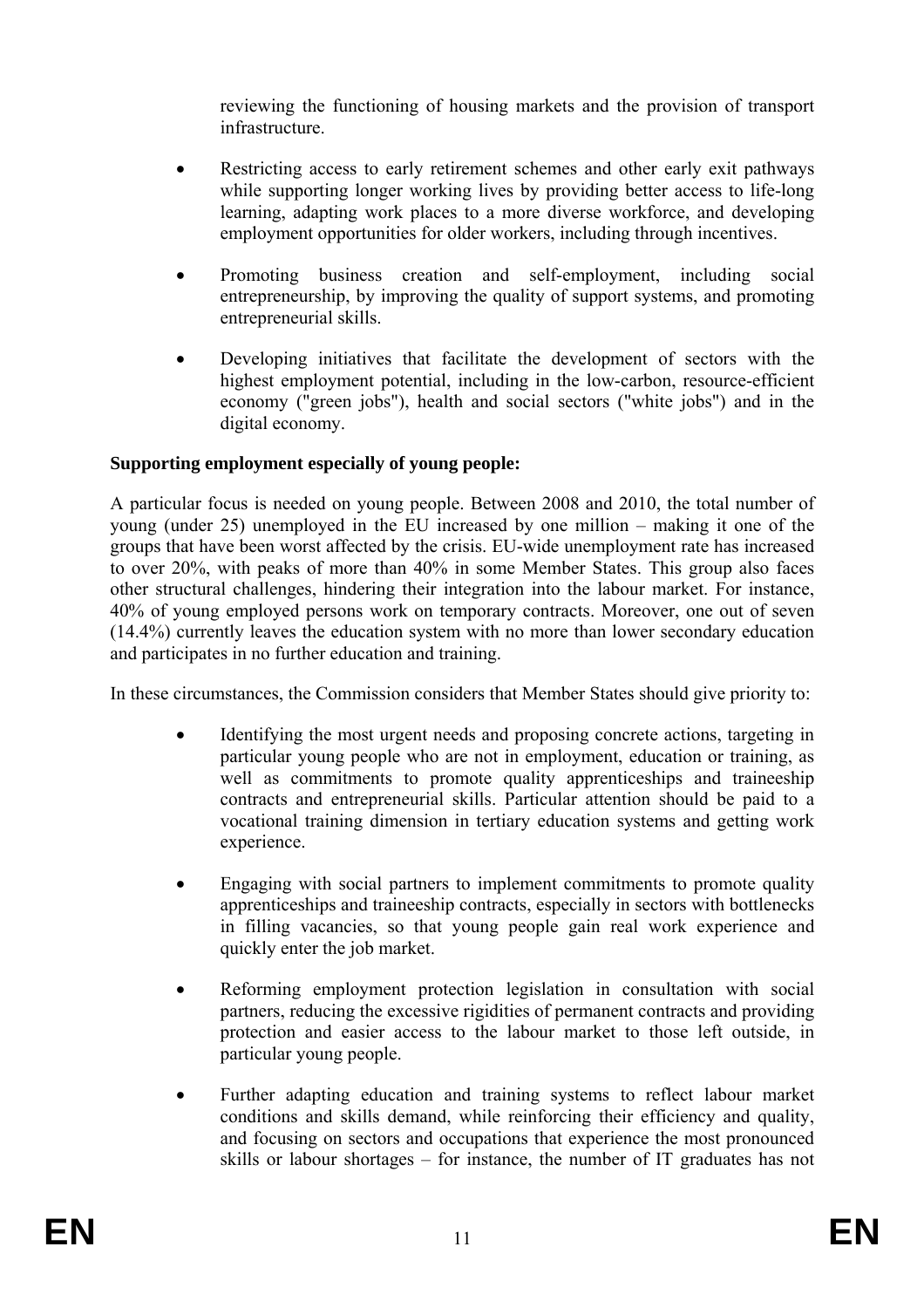increased since 2008 and if this persists, the EU may lack 700 000 IT professionals by 2015.

• Reviewing the quality and funding of the universities and considering measures such as the introduction of tuition fees for tertiary education, accompanied by student loan and scholarship schemes, or alternative sources of funding, including the use of public funds to leverage private investment.

### **Protecting the vulnerable:**

In addition to economic realities, the social tissue of the EU is being put to the test. The crisis has disproportionately hit those who were already vulnerable and has created new categories of people at risk of poverty. There are also clear signs of increases in the number of people at risk of income poverty, notably child poverty, and social exclusion, with acute health problems and homelessness in the most extreme cases. People with no or limited links to the labour market – such as pensioners or vulnerable people dependent on social benefits, for instance single parents – are also exposed to changes affecting the calculation and eligibility of their source of income.

The Commission considers that Member States should give priority to:

- Further improving the effectiveness of social protection systems and making sure that social automatic stabilisers can play their role as appropriate, avoiding precipitate withdrawals of past extensions of coverage and eligibility until jobs growth substantially resume.
- The implementation of active inclusion strategies encompassing labour market activation measures, and adequate and affordable social services to prevent marginalisation of vulnerable groups.
- Ensuring access to services supporting integration in the labour market and in society, including by ensuring access to a basic payment account, electricity supply to vulnerable customers and access to affordable housing.

### **5. MODERNISING PUBLIC ADMINISTRATION**

The quality of public administration at EU, national, regional and local level is a determining element of competitiveness, and an important productivity factor. The on-going pressure on public finances is driving major changes and restructuring of the public sector. What is a challenge must be turned into an opportunity. Although public sector reform cannot be achieved overnight there is a need to give it a new impetus under current circumstances.

The interdependence and complexity of administering the EU's multilevel governance structures has shown, particularly under the pressure of the crisis, that there is room for improvement. Member States need well-performing administrations to be able to play their full role in the EU, to meet their obligations and to ensure that their citizens can benefit fully from the advantages of EU membership. The successful implementation of EU policies in important areas from customs control to the quality of statistics relies on the capacity of each Member State to deliver agreed results. The persistent implementation gap in the application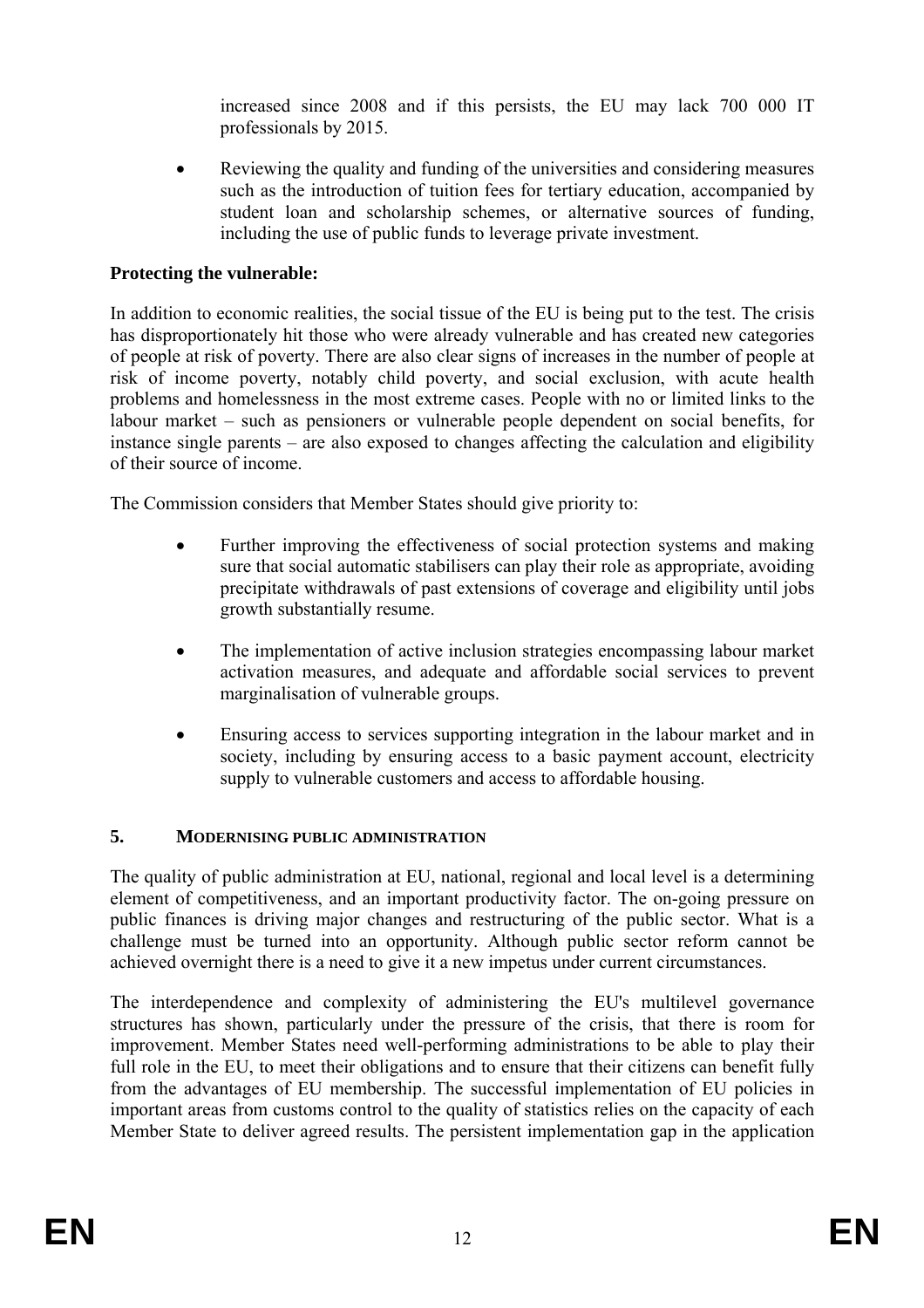of EU legislation, or in the use of structural funds, is in many cases the result of a poor administrative capacity.

In many Member States, there is scope for increasing the efficiency in the delivery of public services as well as the transparency and quality of public administration and the judiciary. In particular, there is a need to enhance the performance of the civil justice system so that claims can be settled in a reasonable time frame – undue delay is costly for businesses and often means they are unable to take advantage of new business opportunities. In this context the Commission has indicated its intention to propose to improve the effectiveness of cross border insolvency rules. Another area where different policy objectives need to be reconciled is the issuance of planning permits – here the Commission has recently proposed a new Regulation on Guidelines for Trans-European Energy Infrastructure<sup>9</sup>. These are just a few examples – it is clear that addressing these and other existing problems would allow reconciling the aims of fiscal consolidation and improving competitiveness and growth prospects.

The Commission has been promoting a smart regulation agenda, designed to ensure that the EU has high quality regulation where it needs it, and only takes action where the EU level delivers better results than at national level in full respect of the subsidiarity principle. An integral part of this agenda is the drive to simplify existing EU legislation and to keep it under constant review so that it is always up to date and fit for purpose. Equally important is the Commission's programme to reduce administrative burden and red tape – the Commission has already surpassed the 25% reduction target by delivering proposals to reduce administrative burden by  $31\%$  if the co legislator adopts its proposals. The Commission has just proposed<sup>10</sup> a new regime for micro and small enterprises, basically exempting them from new EU regulations unless a convincing case can be made for including them. Even where SMEs are covered by new regulation the possibility of lighter regimes will be explored. The constant improvement in consultation of stakeholders, evidence-based impact assessments and a focus on implementation on the ground of EU legislation will continue to be central to the Commission's agenda.

The Commission considers that Member States should give priority to:

- Improving their business environments by minimising administrative burdens, including by avoiding "gold plating" when transposing EU legislation and by reducing unnecessary regulations and permits, and introducing simpler and quicker procedures, in particular in their judicial systems. In its proposal on exempting micro enterprises from new regulations, the Commission has announced it will keep a scoreboard of its proposals to reduce administrative burden as they go through co-decision and national transposition so that it can highlight cases where the legislator adds burdens during the process.
- Ensuring that exchanges between administrations and enterprises as well as citizens can be done digitally, in order to increase administrative efficiency, transparency and the quality of service. Online public services can be particularly beneficial for SMEs and should be adapted to their needs.

 $\alpha$  $\frac{9}{10}$  COM (2011) 658 of 19.10.2011

COM (2011) 803 of 23.11.2011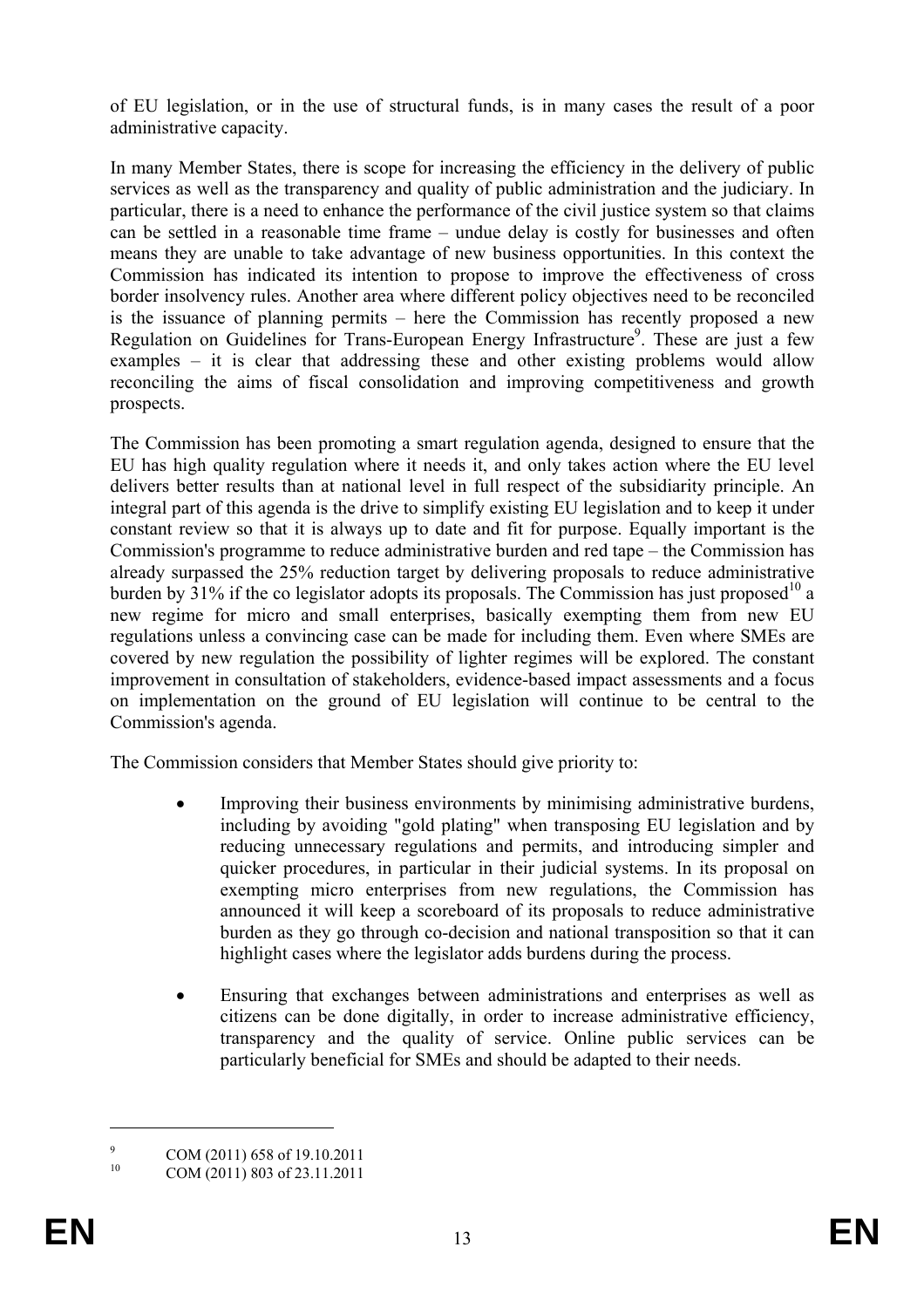- Facilitating the creation of new businesses by implementing the commitment in the Small Business Act to reduce the time for starting up of a company to 3 days. The twenty five Member States that have not already done so should make the changes needed to meet this target by the end of 2012.
- Where absorption rates of EU structural funds is low, building administrative capacity, including the necessary expertise and continuity of management, to ensure speedier disbursement of unused funds on growth-enhancing projects and using available technical assistance for this purpose.

# **6. CONCLUSION**

The EU economy is now going through the most challenging times in its history. The focus of the 2012 Annual Growth Survey is on implementation of the priorities agreed as part of the new economic governance and the Europe 2020 strategy. It takes account of the need to adjust the level of ambition and priorities to a worsening economic context. The Commission invites:

- The European Council to take note of this Annual Growth Survey and to task Council formations to consider it and report to the Spring European Council so that the March European Council can adopt appropriate guidance for the 2012 European semester.
- The Member States to reflect the guidance agreed by the Spring European Council in their next Stability and Convergence Programmes and their National Reform Programmes in the spring 2012. These will be examined by the Commission when it issues new or updated country-specific recommendations next year, taking into account the degree of implementation of the 2011 recommendations, including the commitments made under the Euro Plus Pact.
- The Member States to step up implementation of their Stability and Convergence Programmes, their National Reform Programmes and the 2011 country-specific recommendations.
- The European Parliament and the European Council to agree to fast track the list of proposals attached to this Communication with a view to adopting them by the end of 2012.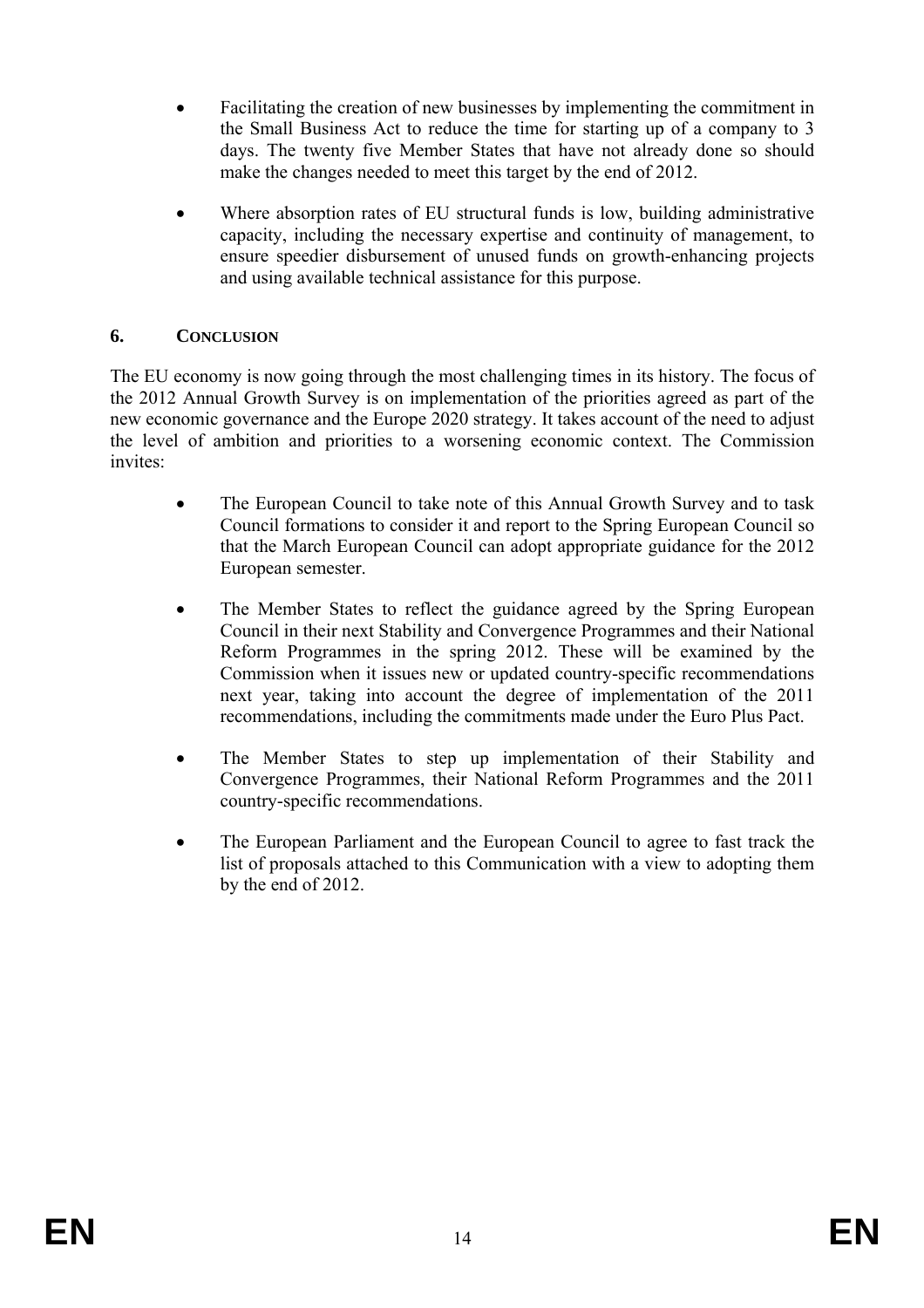#### **Annex: EU-level specific proposals with substantial growth potential and indicative timeline**

### **I. GETTING MORE OUT OF WHAT HAS ALREADY BEEN AGREED AT EU LEVEL**

### • **Full implementation of the Services directive**

### *ACTION REQUIRED:*

- All Member States to transpose by end 2011 (implementation report by end of 2011/early 2012)
- All single points of contact to be in place by end 2011
- Ongoing performance check of the directive to be published in Q2 2012 and follow up measures to be adopted before the end of 2012
- Commission to propose implementing guidelines based on art. 20 of the directive to eliminate sales restrictions based on nationality or residence in first semester 2012
- **Completion of the integrated market for energy** which would give consumers choice between suppliers and make markets fully accessible for energy providers.

### *ACTION REQUIRED:*

- All Member States to transpose second and third energy package without delay (the transposition deadline was mid-2011)
- Council and Parliament to swiftly adopt the Regulation on guidelines for trans-European energy infrastructure
- Commission to propose first set of implementation guidelines and network codes in 2012 (announced by the third package) with a view to completing work by 2014
- **Implementation of the late payments directive should be advanced from March 2013 to March 2012, in order to help SMEs**

*ACTION REQUIRED:* all Member States to anticipate the date, de facto if not de jure

• **Full implementation of the Free Trade Agreement with Korea** 

### *ACTION REQUIRED:*

• Campaigns in each Member State to advertise the opportunities opening up in Korea during 2012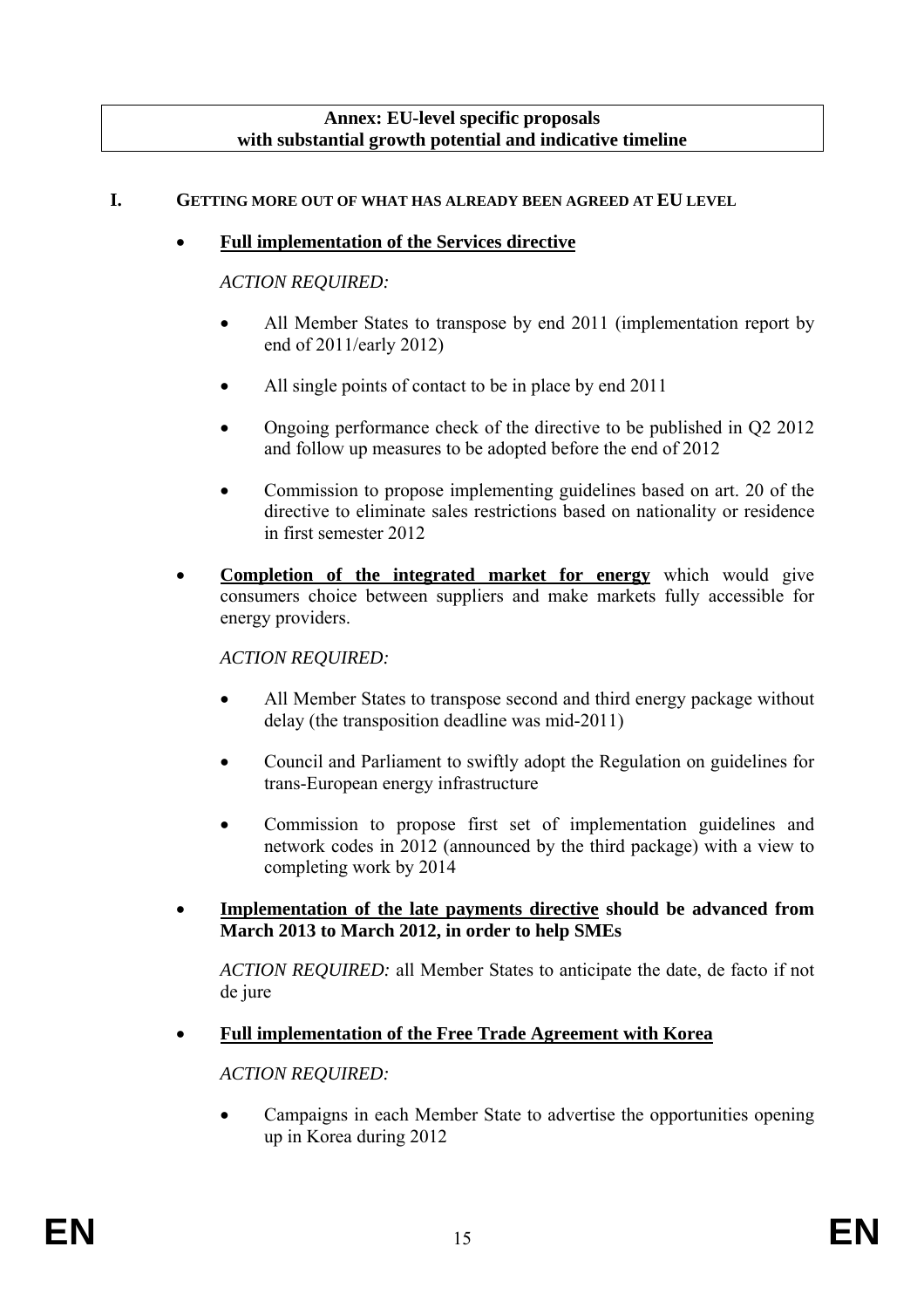- Monitoring by the Commission of implementation and report on improved market access by end 2012
- **II. ACCELERATING ADOPTION OF WHAT IS PENDING BEFORE THE COUNCIL AND EUROPEAN PARLIAMENT**
	- **The proposed unitary European patent protection valid in 25 Member States would lead to an estimated 80% reduction in costs for companies (SMA proposal).**

*ACTION REQUIRED:* 

- Political agreement on the unitary patent by Ministers of 25 Member States by end 2011
- Adoption of the implementing regulations and agreement at political level/signature of the UPC Agreement following the European Parliament vote in February 2012.
- **Agreement on the revision of the Roaming regulation, which will create more opportunities for businesses and lower prices for consumers**

*ACTION REQUIRED:* Council and EP to agree Commission proposal (COM (2011) 402) in first semester 2012 (current regulation expires on 30 June 2012)

• **The pending revisions of the directives on annual accounts would simplify reporting requirements in particular through exemptions for micro enterprises and burden reduction for small enterprises** 

*ACTION REQUIRED:* 

- Political agreement on Commission proposal on Accounting of microentities (COM (2009)35 COD) by end of 2011
- Adoption of the proposal on the revision of the Accounting directives (COM (2011) 684) by the end of 2012 (SMA proposal)
- **Increasing co-financing rates for Structural Funds in programme countries as proposed would enable the rapid mobilisation of EU funds in support of growth.**

*ACTION REQUIRED:* adoption of Commission proposal (COM (2011) 482) by end 2011

• **The proposed energy savings directive would promote more efficient use of energy** 

*ACTION REQUIRED:* 

• Adoption of the Directive by Council and European Parliament during the first semester 2012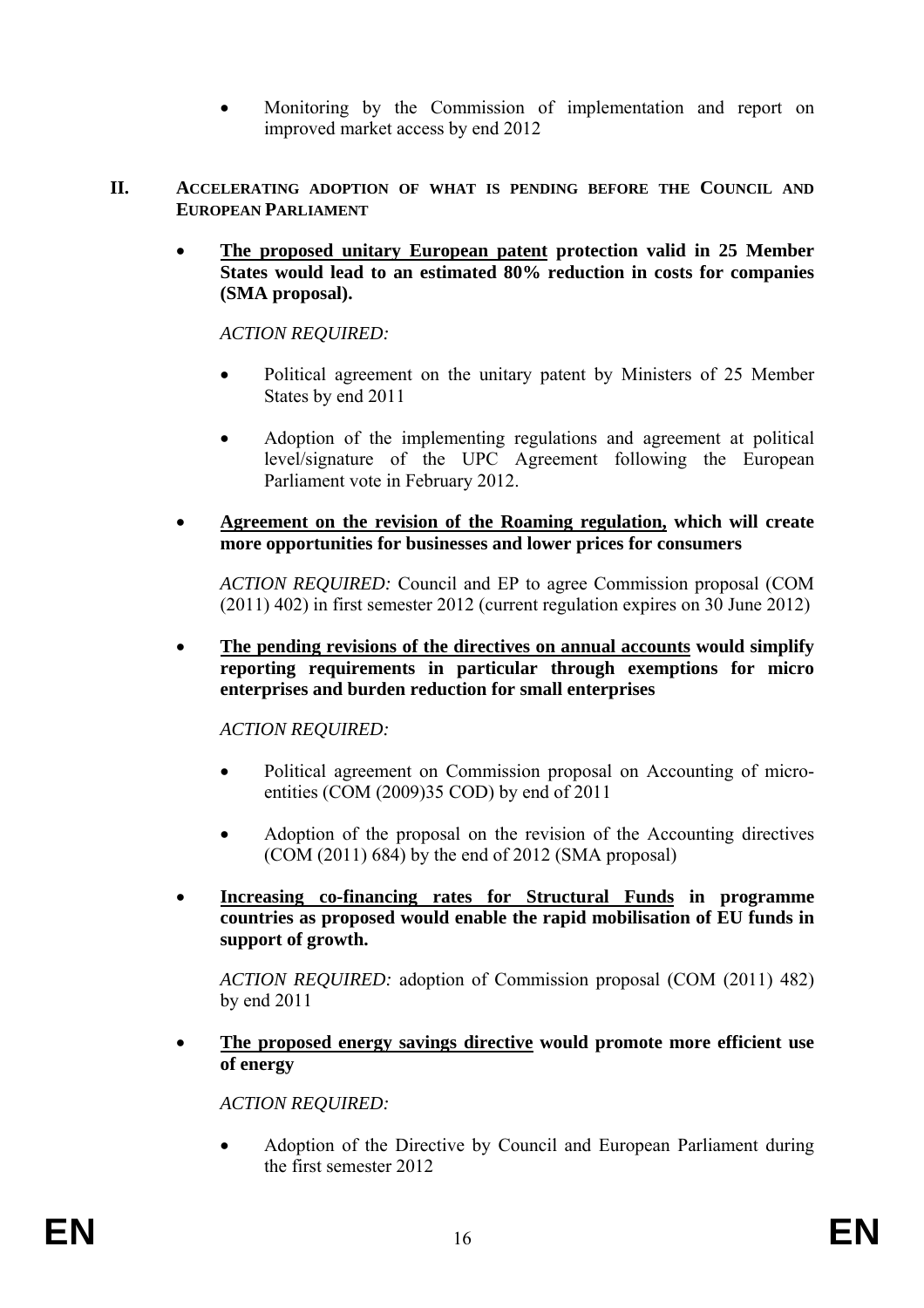- All Member States to set their efficiency targets and submit first reports by end 2012 (after adoption of the directive)
- **Concluding the further trade agreements which are underway with key strategic partners**

*ACTION REQUIRED:* 

- Subject to the position of partners, aim to conclude negotiations with India and Ukraine by the time of the next Summits with these countries
- Subject to the position of partners, aim to conclude negotiations with Canada, Singapore and Malaysia during 2012 at the latest
- Finalise formally in early 2012 the agreements with Peru and Colombia, on which negotiations have already concluded
- **Revision of the legislation on the European standardisation system (ICTs and services) (SMA proposal)**

*ACTION REQUIRED:* Council and EP to agree Commission proposal (COM (2011) 315) by the end of 2012

• **Agreement on the proposals on savings tax**

*ACTION REQUIRED:* conclude the already advanced discussion in Council on the Savings tax proposal (COM (2008) 727) before the end of 2011.

• **Giving the Commission the mandate to negotiate targeted tax agreements for the whole EU with third countries to effectively fight tax evasion whilst avoiding double taxation**

*ACTION REQUIRED:* 

- Agree negotiating directives by March 2012
- Agree anti fraud agreement with Lichtenstein by end 2011
- Proposal from the Commission to tackle tax heavens by end 2012
- **Adopting the optional Common European Sales Law**

*ACTION REQUIRED:* Council and EP to agree Commission proposal (COM (2011) 636) by end 2012

#### **III. FAST-TRACK FUTURE PROPOSALS THAT THE COMMISSION WILL PROPOSE IN THE COMING MONTHS, INCLUDING:**

• **The twelve proposals of the Single Market Act, notably:**